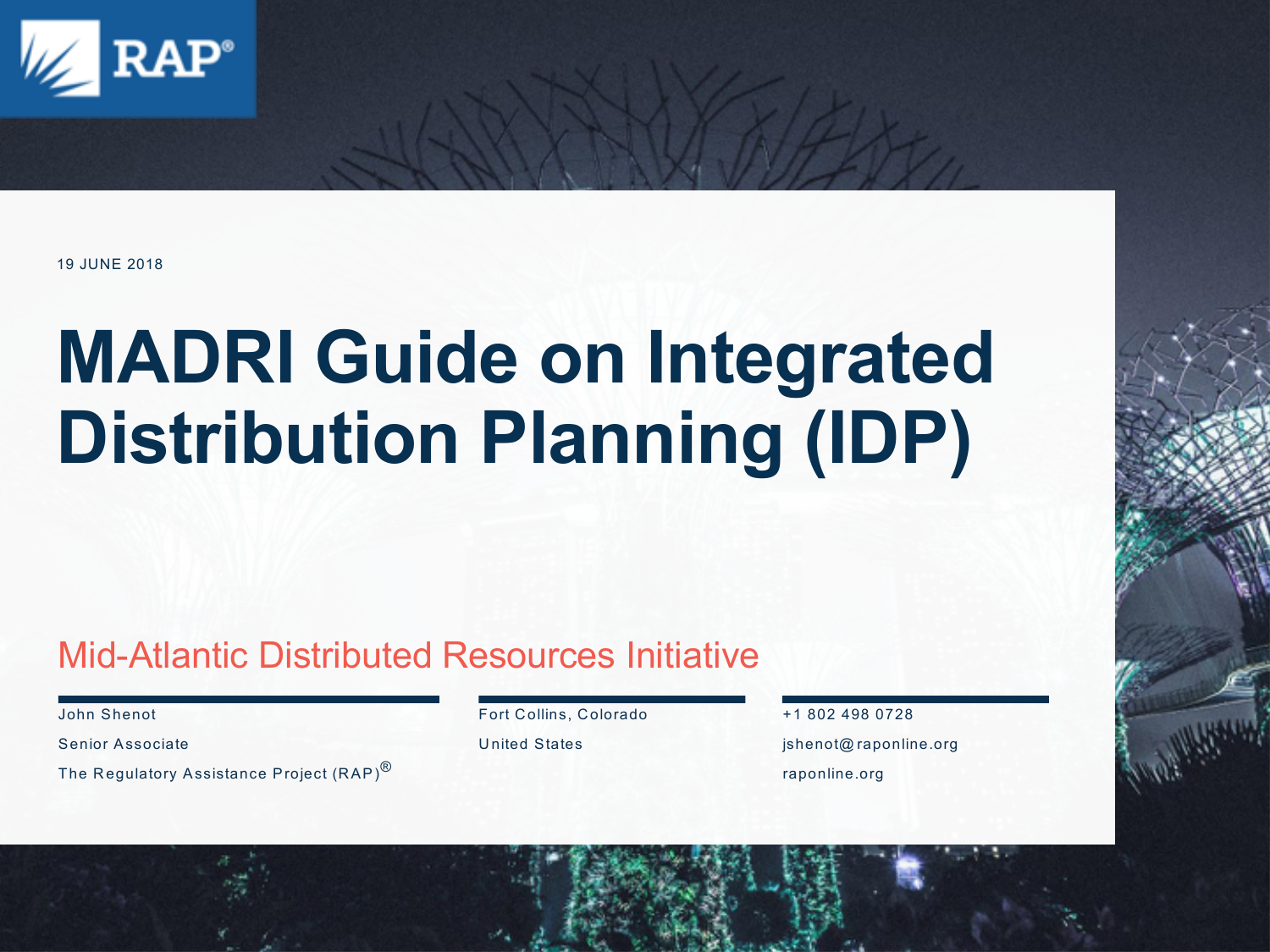### **Proposed Timeline/Milestones**

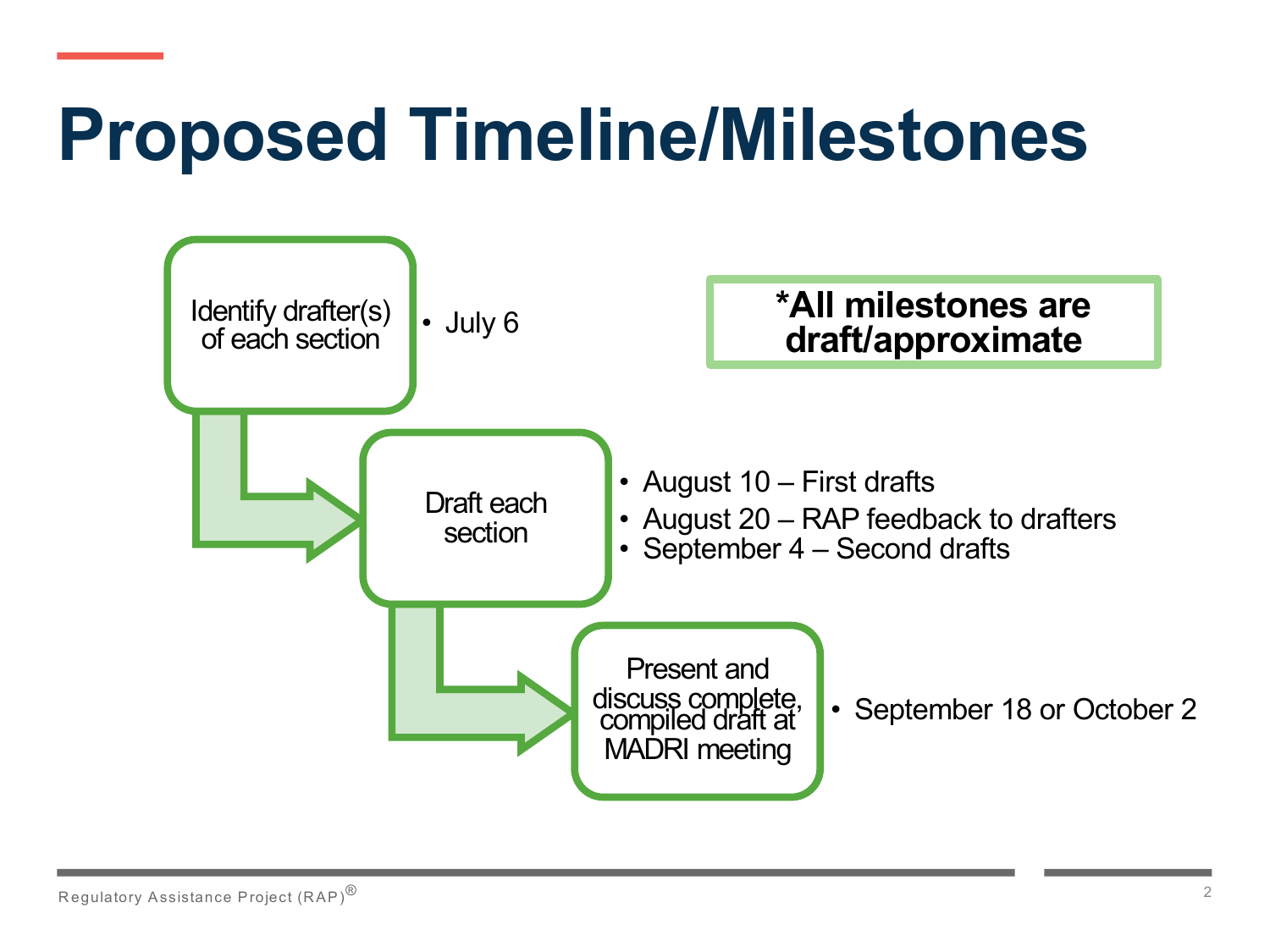## **Proposed Timeline (continued)**

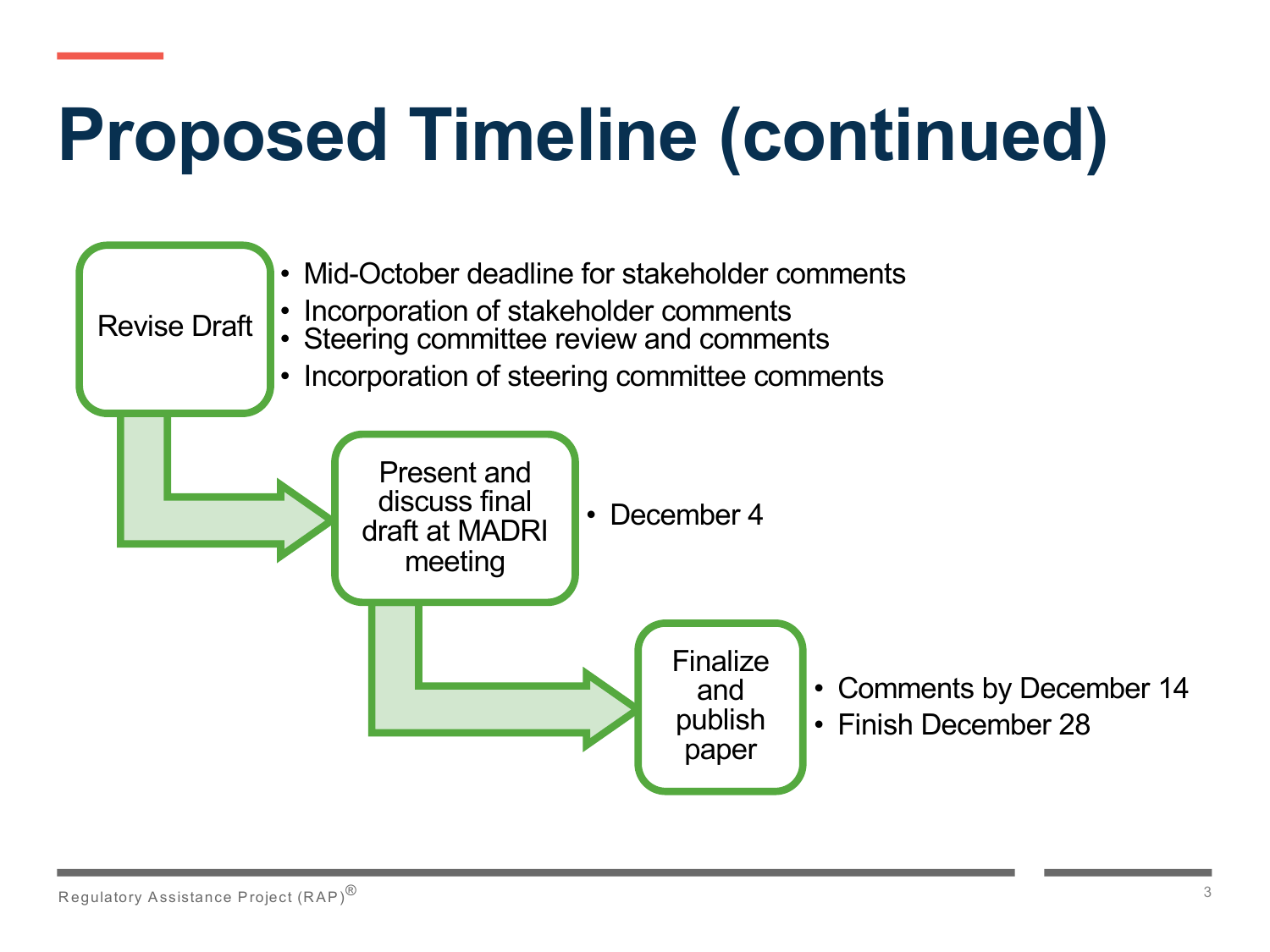## **Your Contributions are Needed!**

- **Drafters**
- Suggested Reference **Documents**
- Technical Experts:
	- Suggestions for who we should interview
	- Offers to be interviewed



**Peer Reviewers**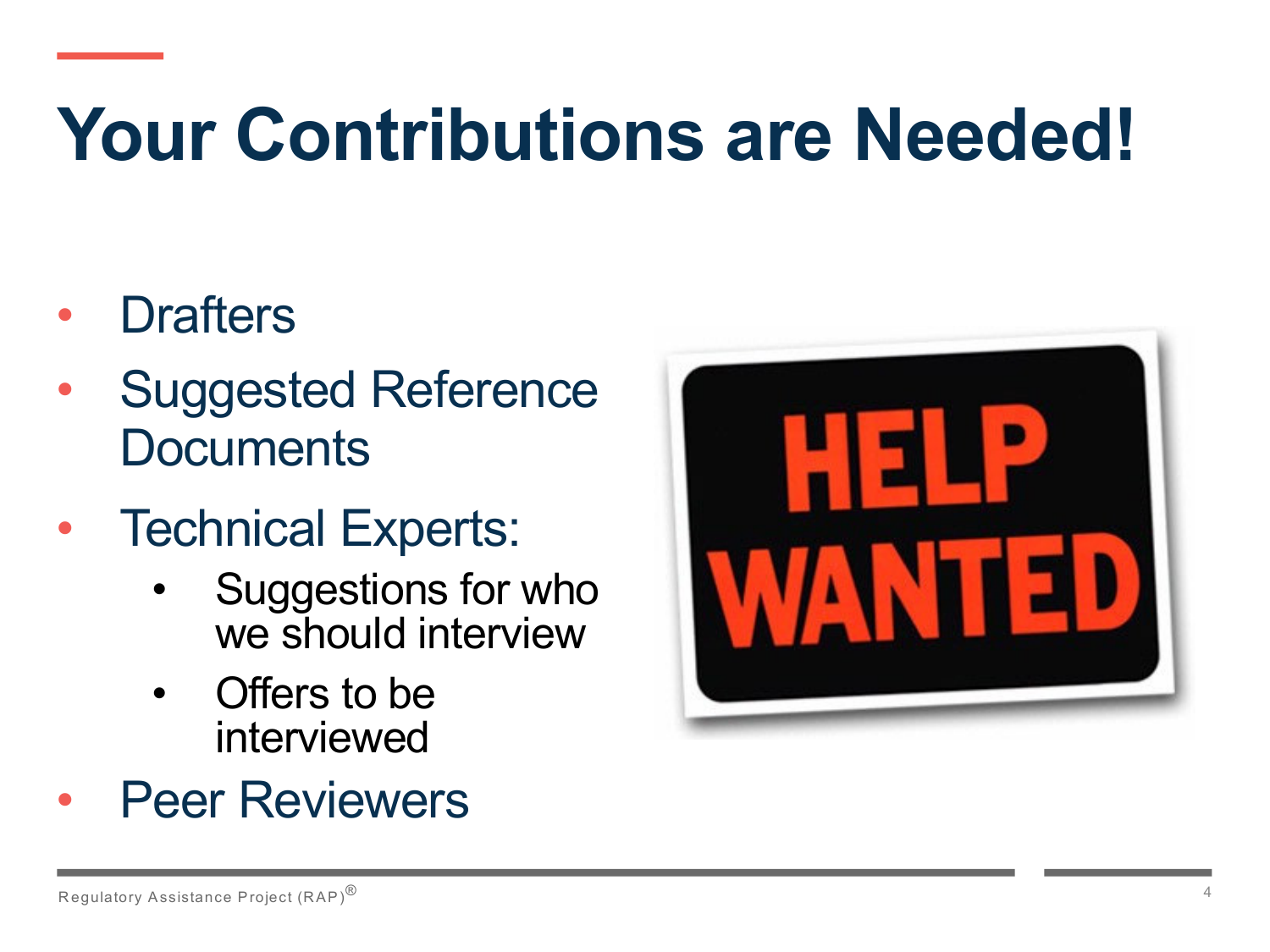# **Paper Outline – High Level**

**Executive Summary**

- **I. Purpose and Scope**
- **II. Process Options**
- **III. Content of an IDP: What Information Does the Commission Need?**
- **IV. Barriers to Implementing ID**
- **V. Content of a Commission Order**
- **VI. Conclusions and Recommendations**

#### **Appendix**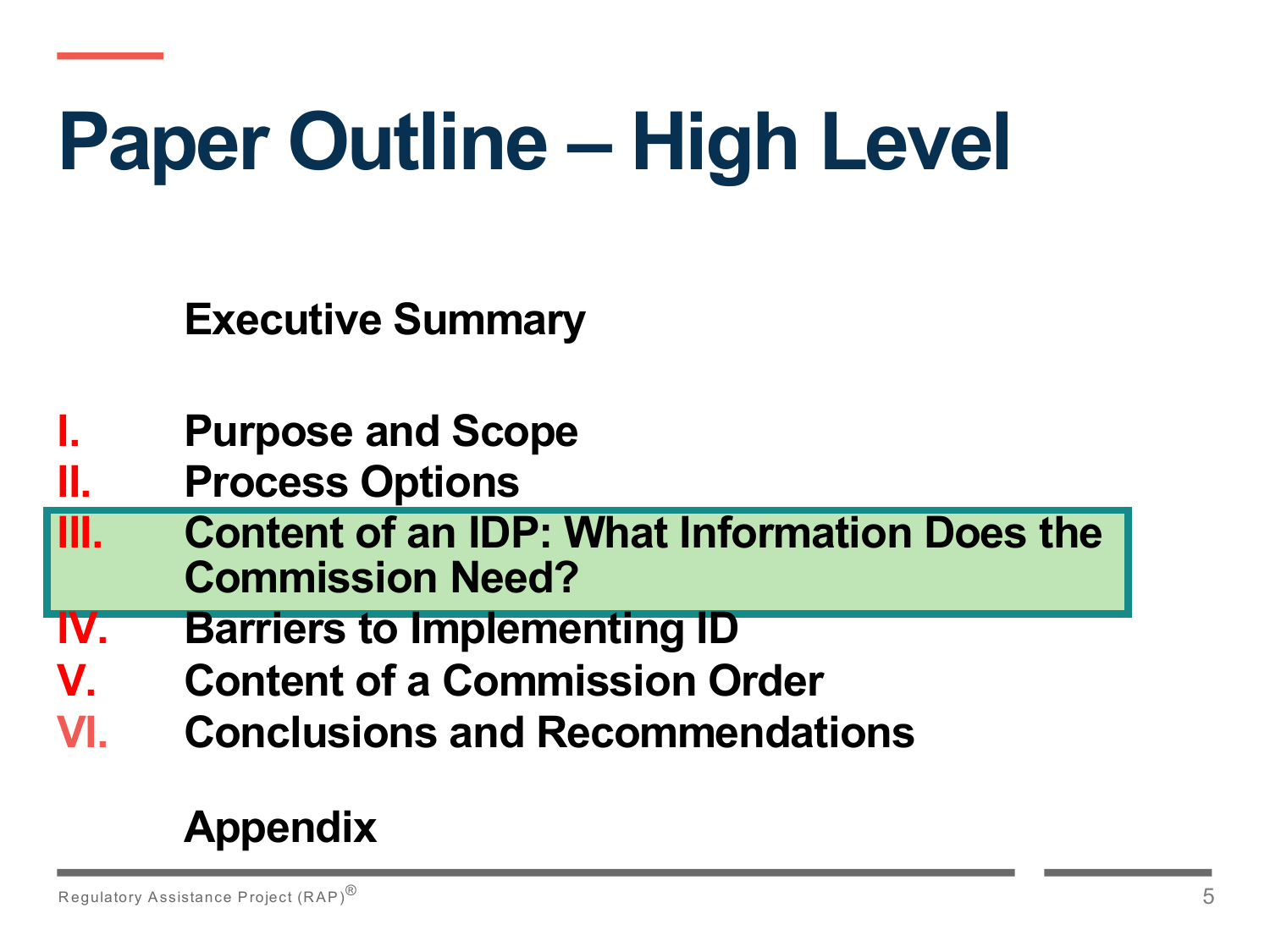#### **Content of an IDP/ Information Needs**

- A. Review of how the distribution system is currently planned, and how challenges are currently handled (contrast similarities and differences across states in a table) 2-3 pages
- B. Load forecasts, including different scenarios and a description of load forecast methodology – 3 pages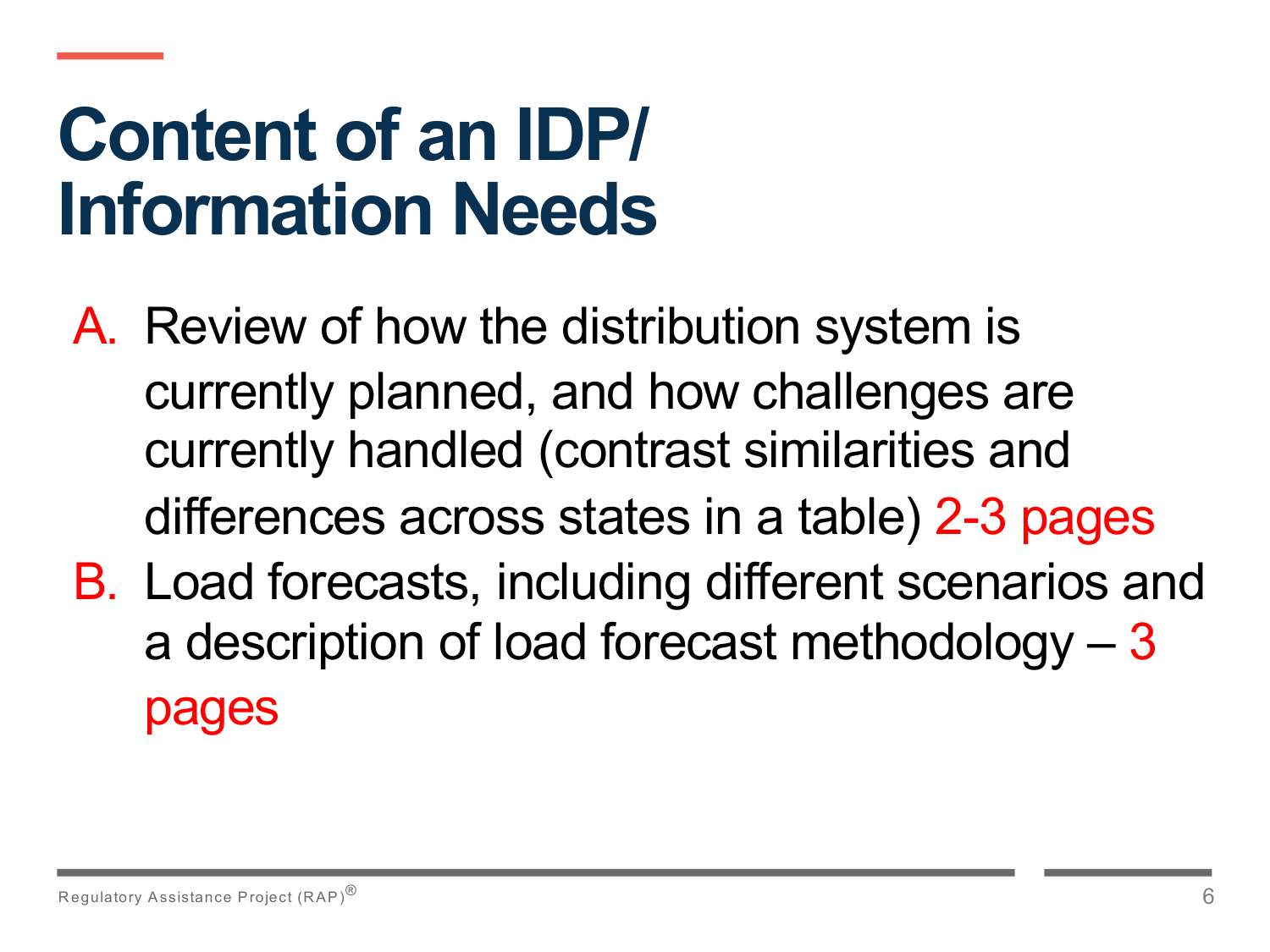- C. Engineering assessment of distribution capacity on various parts of the system – 10 pages
	- 1. Hosting capacity analysis
	- 2. Identification of weaknesses on the distribution grid
	- 3. Identification of constraints on the grid
	- 4. Criteria for prioritization of grid upgrades
	- 5. Identification of where DERs can be most useful on the system.
	- 6. Least cost options for the transition from one-way to two-way power flows
	- 7. Recommendations/plan for increased system resiliency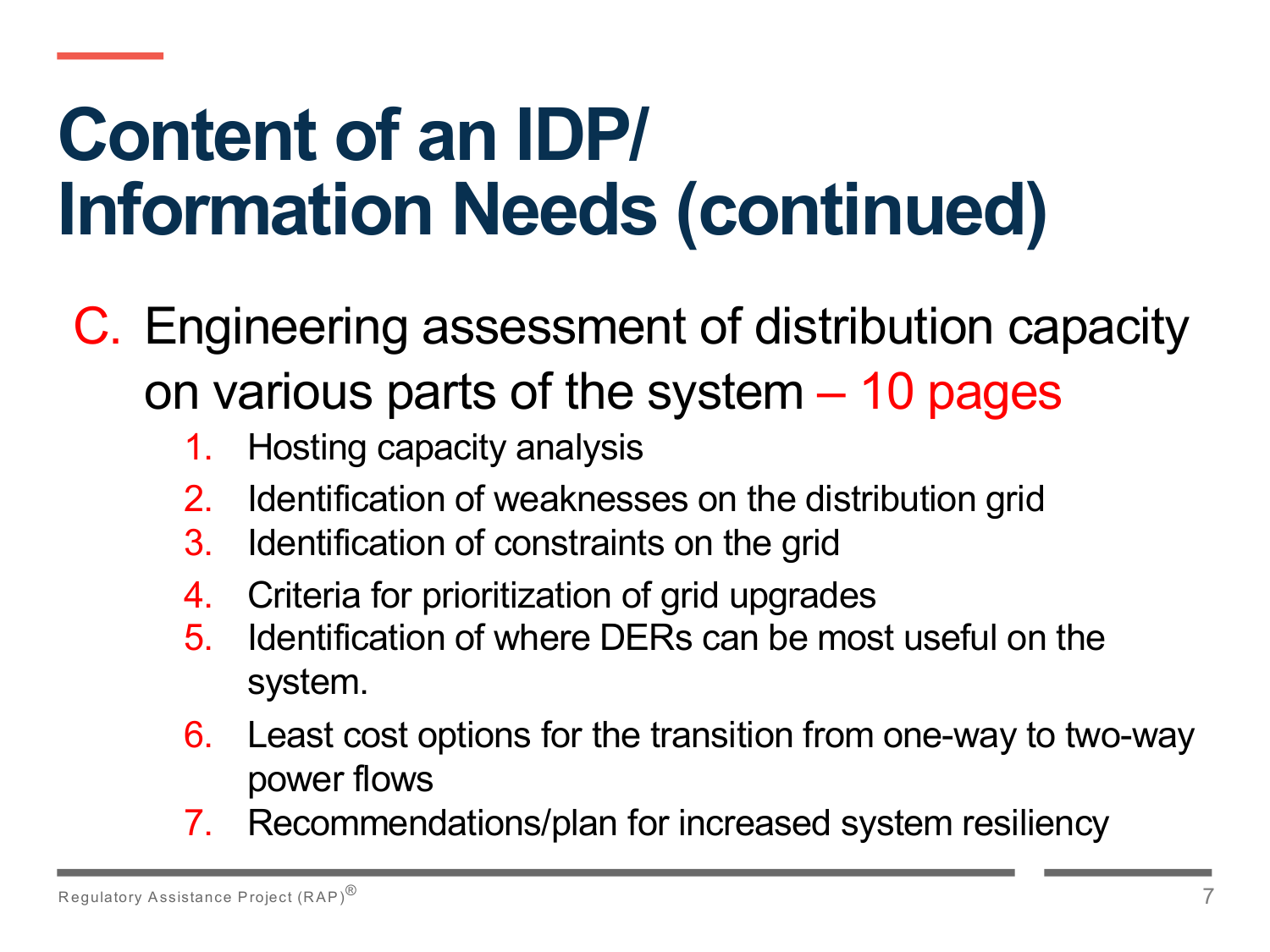D. Timeline for grid upgrades and the potential for avoiding them with non-wires alternatives - 1-2 pages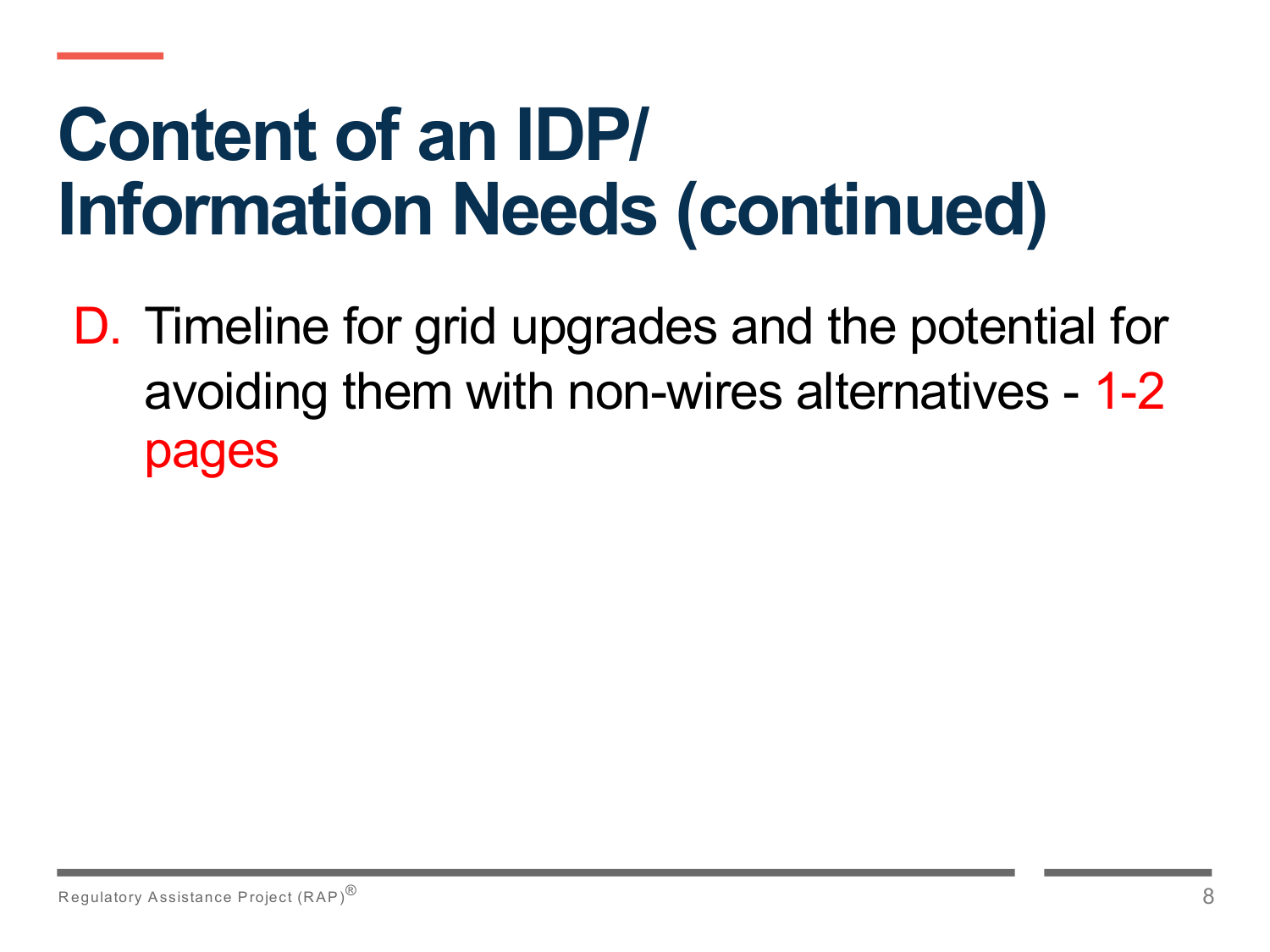#### E. Identification of Technical Considerations to be discussed in an IDP – 10 pages

- 1. Ability to integrate new services and products
- 2. Interoperability
- 3. System resiliency
- 4. Activities to improve system efficiency
- 5. Efforts to manage assets cost-effectively
- 6. Security measures to protect against cyber attacks
- 7. System performance and grid optimization to integrate DERs
- 8. Environmental Management/Environmental Compliance Issues
- 9. Submission of most recent Cost of Service Study, including information on any cost-shifting associated with DERs
- 10. Critical infrastructure and resilience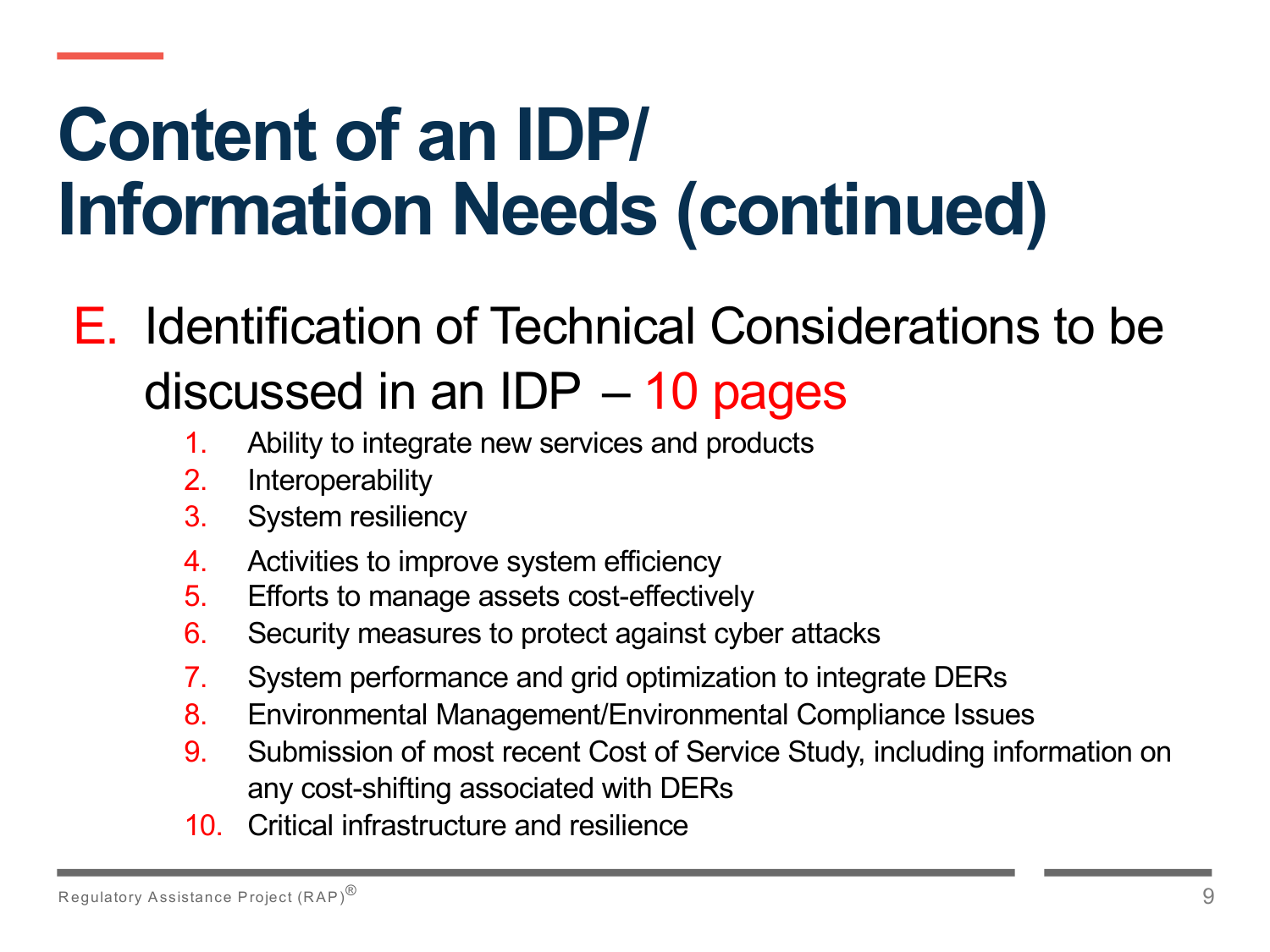- F. Identification of communications equipment needed for transactive energy - 3-4 pages
	- 1. Transparency protocols
	- 2. Data requirements
	- 3. Access to data and privacy
- G. Identification of technological needs 1 page
- H. Review of interconnection procedures 1 page
- Discussion of state of coordination with resource and transmission planning (PJM) – 2 pages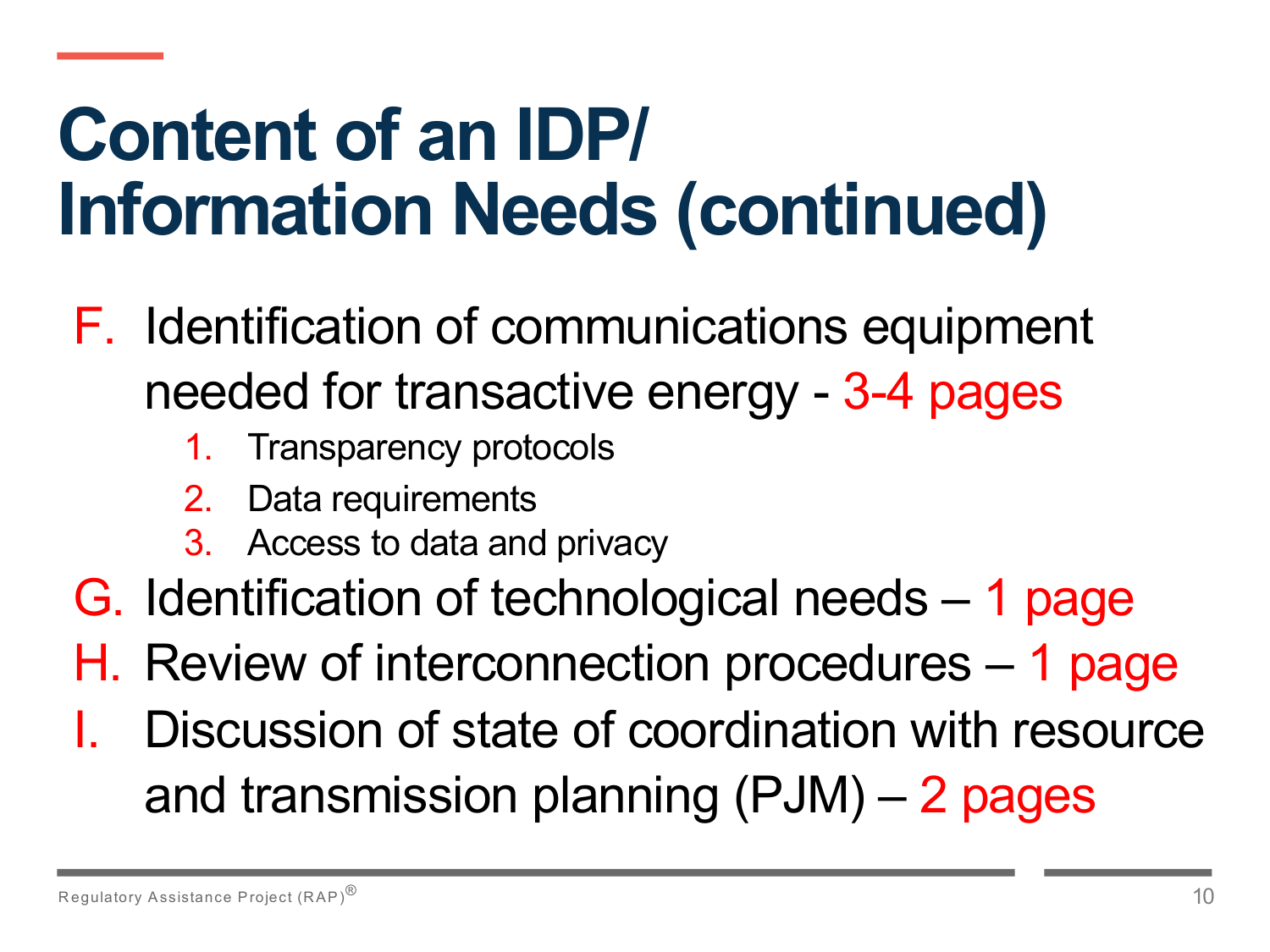- J. Policy drivers, looking ahead at what is shaping the growth of DERs in the short and long term in the utility's service territory – 1 page
- K. Challenges that alternative ratemaking could address and recommendations – 2 pages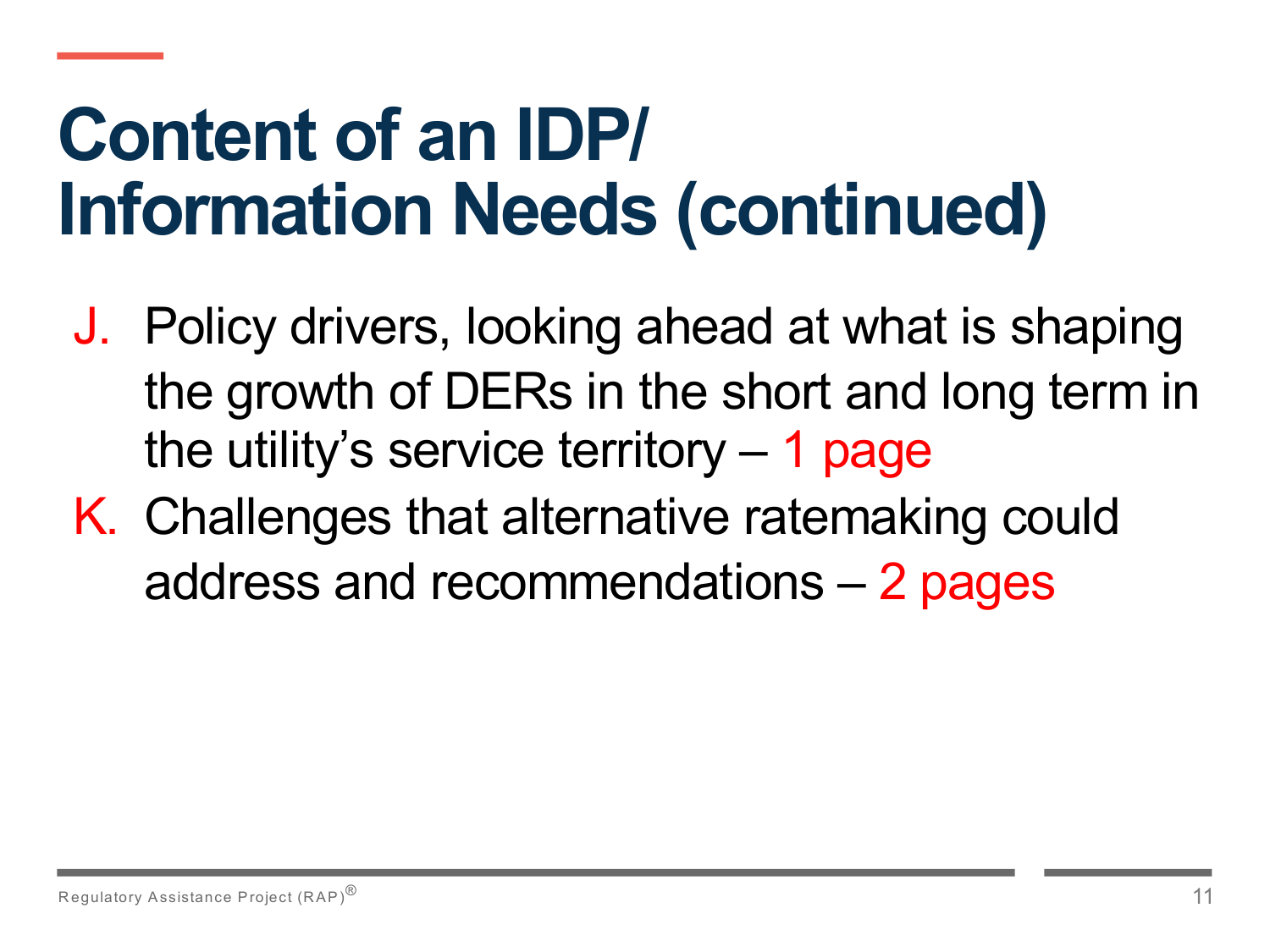#### **Further Discussion of IDP Guide Content**

- Policy drivers shaping the growth of DERs in the short and long term
- How to account for DERs in integrated distribution planning
- How to address the topics discussed by today's speakers (how utilities are addressing IDP, and the state of coordination with wholesale markets)